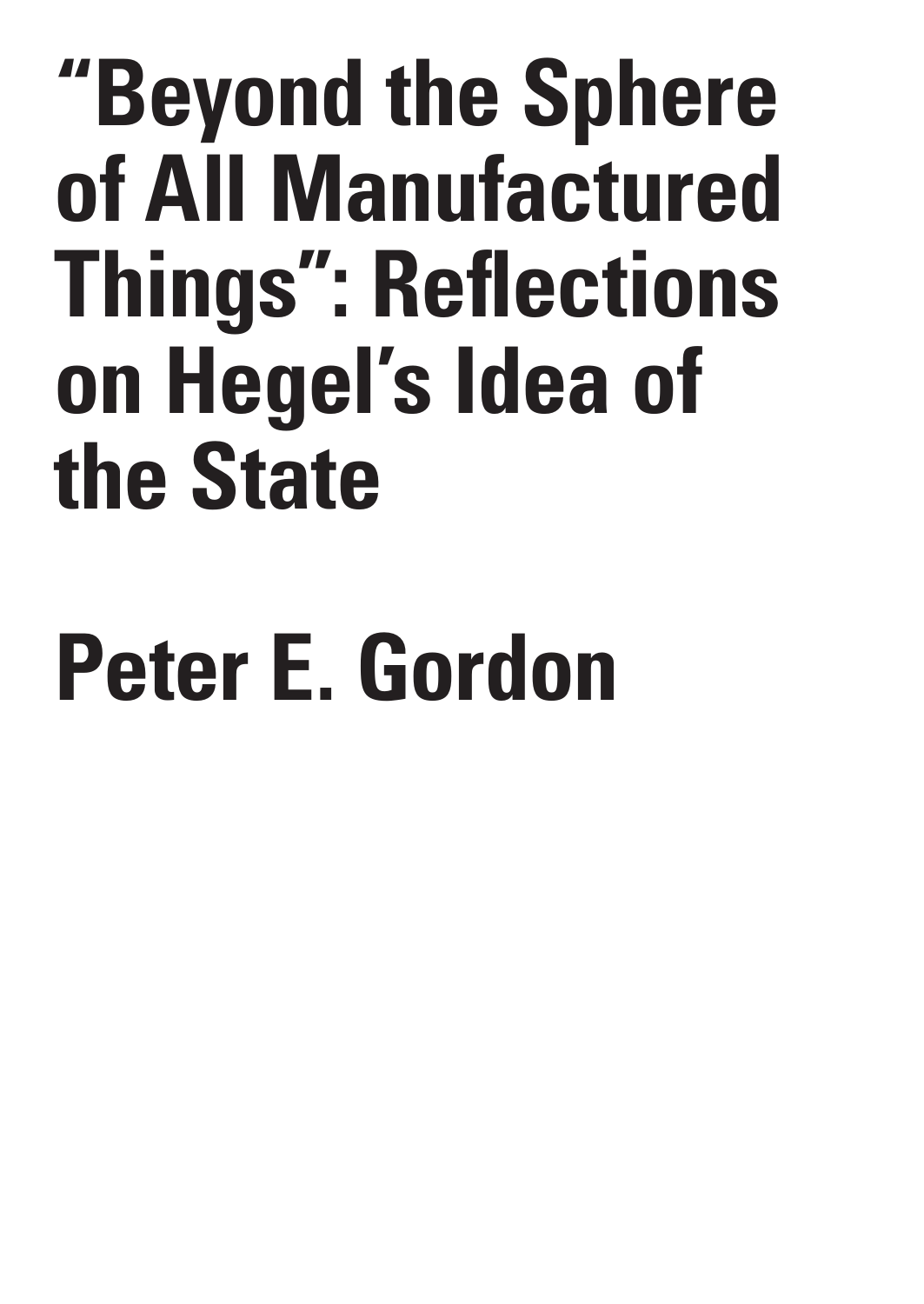**Abstract:** This essay offers a brief comment on Hegel's *Philosophy of Right*, with special emphasis on Hegel's claim that we must regard the state as divine and its constitution as "beyond the sphere of all manufactured things." This conception of the state is contrasted with social contract theorists and, more specifically, with the so-called "maker's knowledge" principle as it was formulated by thinkers such as Hobbes, Vico, and Marx. The paper argues that Marx's particular version of this principle offers a welcome alternative Hegel's metaphysical conception of the state as "divine."

**Keywords:** Hegel, Marx, Hobbes, Vico, constitution, state, maker's knowledge, political philosophy

In the *Philosophy of Right,* Hegel writes that our political institutions are endowed with "absolute authority and majesty."1 The state does not appear with all of its imperfections, rather, it is portrayed as the highest manifestation of spirit, or *Geist*. Because Hegel is chiefly interested in rational analysis and not in merely empirical description, he thinks it should be possible for us to examine the state as a thoroughly realized and rational structure, without troubling ourselves to an excessive degree with any of the deficiencies that have afflicted the various states as they are known to us through history. Just as even "the ugliest man" is nonetheless "a human being," so too any empirical state is nonetheless the embodiment of divine purpose: "The state consists in the march of God in the world, and its basis is the power of reason actualizing itself as will. In considering the Idea of the state, we must not have any particular states or particular institutions in mind; instead we should consider the Idea, this actual God, in its own right [*für sich*]."2

On the special occasion of the 200<sup>th</sup> anniversary of Hegel's *Philosophy of Right* it may seem inappropriate of me to begin on a skeptical note. But anyone who reads this landmark text in the history of philosophy today cannot avoid a simple question: how are we to understand, let alone accept as valid, its fundamental and unmistakable commitment to such an extravagant metaphysics? It is this metaphysical theme above all others that tests the limits of understanding Hegel's philosophy today. And this is the case not only for the interpretation of his political philosophy. Consider, for instance, the fundamental idea of epistemic and metaphysical closure that appears in the well-known concluding section of the *Phenomenology,* "Absolute Knowing," where we learn that once *Geist* has passed through the agonies of its own

1 Hegel, *Elements of the Philosophy of Right.* Allen W. Wood, ed. H.B. Nisbet, trans. (Cambridge University Press, 1991), §258; p. 277. All quotations are to this edition, hereafter abbreviated as PR.

2 PR § 258, p. 279.

57

"Beyond the Sphere of All Manufactured Things"...

S I S & C R I T  $\mathbf{I}$ Q U E / Volume 8

Issue 2

C R I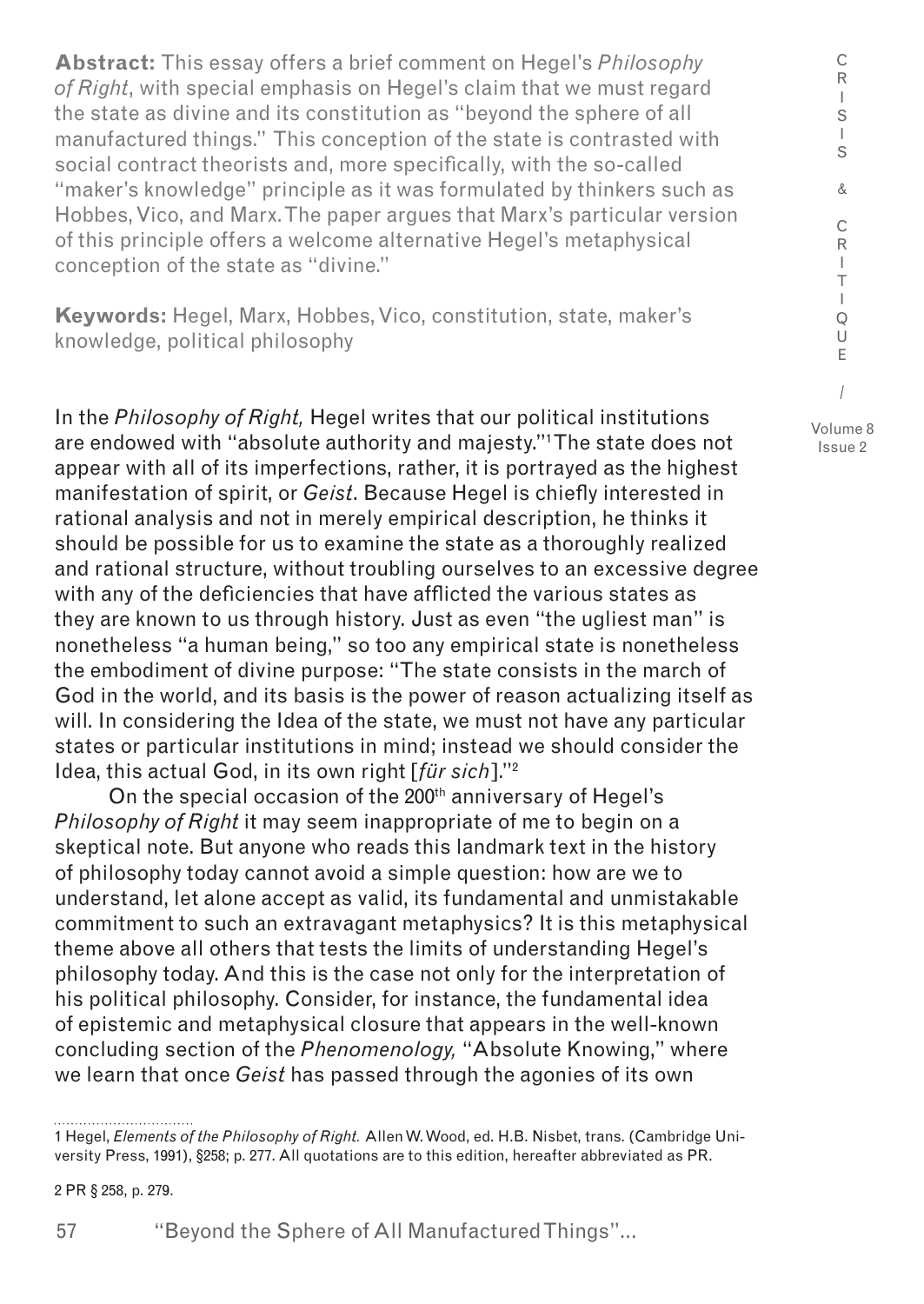development it finally achieves its *Vollendung* or completion.3 Such grandiose statements of metaphysical closure may strike us as an embarrassment that we would prefer to ignore. So it is hardly surprising that a great many of the most accomplished scholars who have written brilliantly about Hegel's philosophy today have done so turning down the volume on its most emphatic claim. Much like other contributions in modern philosophy that have adopted the chastened sensibility of a socalled "post-metaphysical thinking" (to borrow a phrase from Habermas), the very best scholarship on Hegel's philosophy today is written in the historically self-conscious idiom of an era that lacks the credulity of the past. Its interpretative approach is not metaphysical but deflationary. The idea of "Spirit" undergoes a reverse alchemy, feudal gold is spun into reliable lead, and spirit turns out to signify little more than the ongoing and collective practice of human reasoning itself.4

It is this line of interpretation that I have found most instructive, and it has served as the most reliable guide into the thicket of Hegel's philosophy. But we might still ask whether such a deflationary reading best conveys Hegel's own intentions. After all, when reading Hegel's political philosophy (or *any* works of philosophy) we can pursue two very different strategies of interpretation. On the first strategy we seek to bring past thinkers up to date as if we were refurbishing an old chair: the outmoded or embarrassing parts are replaced with new components that we now find rationally defensible and more comfortable to current needs. We pursue this first strategy in the name of "interpretive charity." But we can also read a work of philosophy in a second and rather different fashion. According to this second strategy, we seek to understand past philosophers on their own terms, honoring what we take to have been their most likely meanings even if we no longer find those meanings worthy of defense. We look upon the outmoded parts not as embarrassments but as provocations: they signal to us that this thinker did not merely think in advance all the things we think now, and they encourage us to imagine that perhaps they have something different to say. This, too, is an instance of interpretative charity, though it is charity of a rather different sort. After all, it is also charitable to recognize that philosophers may have views that are uniquely their own rather than expecting that they subscribe to views that are essentially the same as ours.<sup>5</sup>

5 On this second kind of interpretive charity, see the excellent essay by Yitzhak Y. Melamed, "Chari-

"Beyond the Sphere of All Manufactured Things"...

I T  $\mathbf{I}$ Q U E / Volume 8

C R I S I S & C R

Issue 2

<sup>3</sup> See, e.g., the concluding paragraph, where we are told that spirit reaches its *completion* and fully comprehends what it truly is: "Indem seine Vollendung darin besteht, das, was *er ist*, seine Substanz, vollkommen zu *wissen*, so ist dies Wissen sein *In-sich-gehen*, in welchem er sein Dasein verläßt und seine Gestalt der Erinnerung übergibt." Hegel, *Die Phänomenologie des Geistes,* §808; quote from 592. This image of closure strikes me as incompatible with the deflationary interpretations of Hegel's philosophy described below.

<sup>4</sup> I have in mind the superb interpretative studies of Hegel in the Anglophone world by accomplished scholars such as Robert Pippin, Terry Pinkard, Frederick Neuhouser, and Robert Brandom.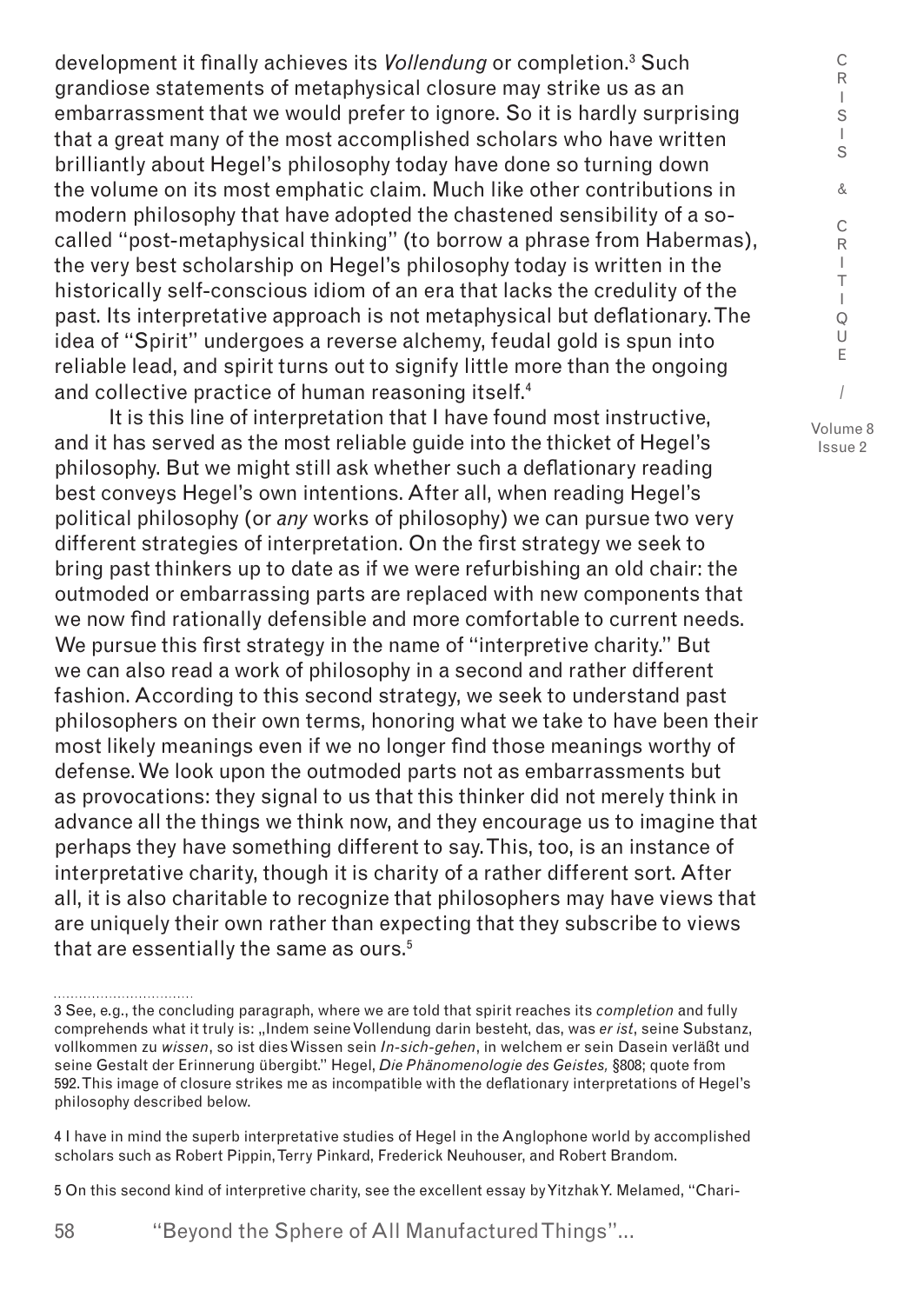My own understanding of Hegel is not deflationary. Provoked if not even a bit embarrassed by his metaphysics, I nonetheless feel I must take him as his word when he declares that the state is "the march of God in the world." In what follows, I want to explore some of the implications of Hegel's claim that we should regard the state as the highest manifestation of the divine on earth. The claim may very well strike us as intolerable if we pause even for a moment to consider the extraordinary violence that states have visited both upon one another and upon stateless populations across the globe. But even if we disregard all questions of inter-state warfare and persecution we should still find the claim provocative, not least when we examine his remarks on the nature and genesis of political constitutions (§273). I wish to use those remarks to explore some of the further implications of Hegel's metaphysics and to explain why the chasm between Hegel's time and our own may be nearly insuperable.

The passage in question is one in which Hegel lays out his various objections to the tradition of social contract theory, a political theory that sees the state as a thoroughly human artifact, a compact or "covenant" that was brought into being *ex nihilo* at a particular time and place through a discrete act of collective decision.6 For the social contract theorist, a constitution is neither sacred nor natural; it is little more than a formalization and elaboration of the procedures to which all signatories of the contract must agree if the state they have made will endure into the future. Citizens may continue to dispute specific matters of policy, but even in the midst of their disagreement they must leave intact the basic procedural structure of the constitution as the stable groundwork for any and all political deliberations. Despite this stability the constitution is seen as a thoroughly *human* institution: *it is something made and not given.*

In §273 of the *Philosophy of Right* Hegel responds to this contractualist principle with a pointed question:

[W]ho *is to draw up the constitution*? This question seems clear enough, but closer inspection at once shows that it is nonsensical. For it presupposes that no constitution as yet exists, so that only an atomistic *aggregate* of individuals is present. How such an

 $\cup$ E / Volume 8

C R I S I S & C R I T I  $\Omega$ 

Issue 2

table Interpretations and the Political Domestication of Spinoza, or, Benedict in the Land of the Secular Imagination," in Laerke et al. eds. *Philosophy and its History* (Oxford University Press, 2012): 258-277. For a critical perspective on Melamed's argument, see Eric Schliesser, "Interpreting Spinoza: Critical Essays (Review)" *British Journal for the History of Philosophy* 19, 4 (2011): 822-826. For general remarks on the methodological challenges of interpreting past philosophers, see Martin Jay, "Impudent Claims and Loathsome Questions: Intellectual History as Judgment of the Past," in Jay, *Genesis and Validity: The Theory and Practice of Intellectual History.* (Penn Press, 2022), 28-33.

<sup>6</sup> For an excellent explanation of Hegel's critique of social contract theory and a defense of Hegel's characterization of the state as divine, see Frederick Neuhouser, *Foundations of Hegel's Social Theory: Actualizing Freedom* (Cambridge, Mass: Harvard University Press, 200), esp. Ch. 6, "Hegel's Social Theory and Methodological Atomism," pp.175-224.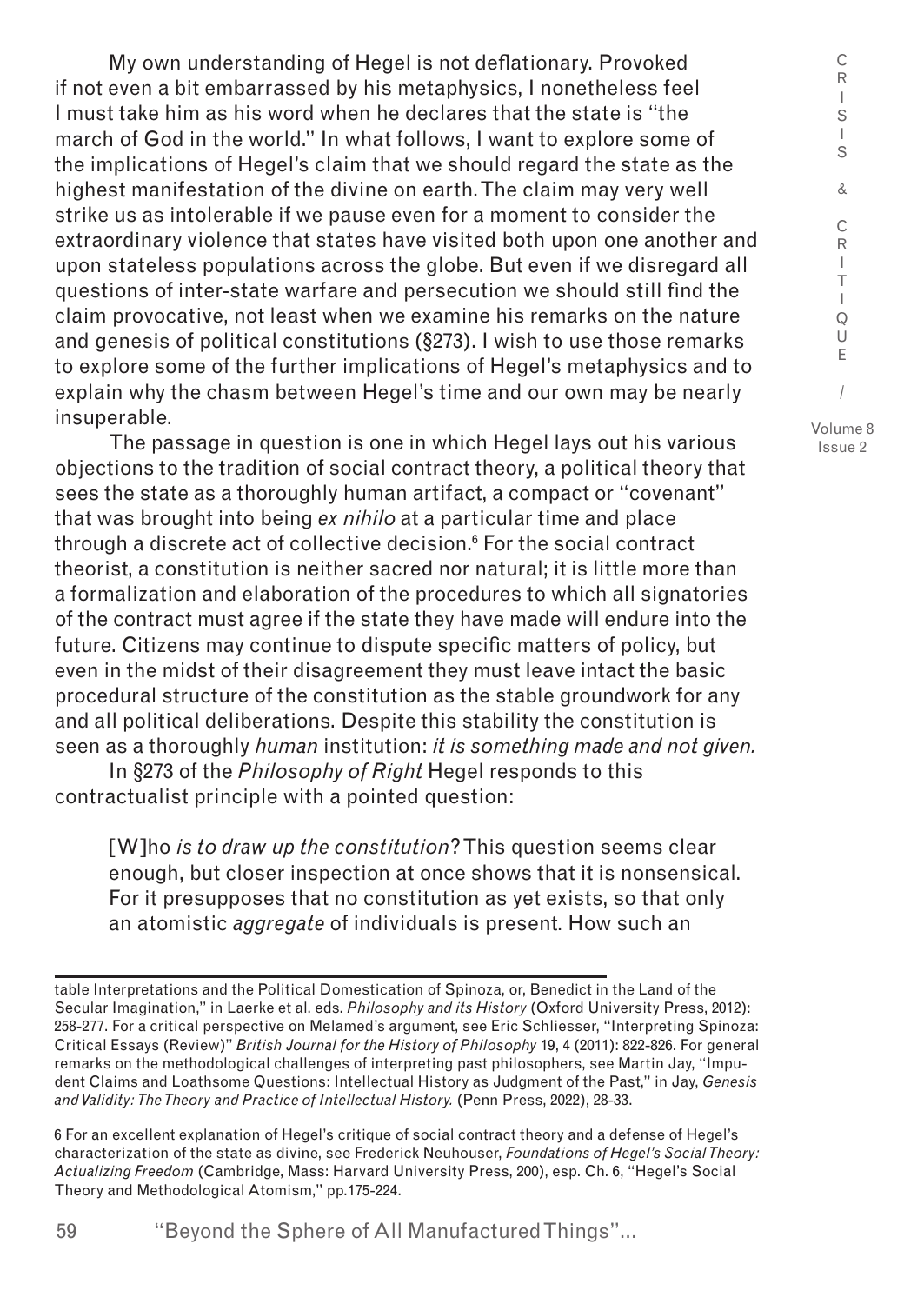aggregate could arrive at a constitution, whether by its own devices or with outside help, through altruism (*Güte*), thought, or force, would have to be left to it to decide, for the concept is not applicable to an aggregate.<sup>7</sup>

Hegel poses this question in order to demonstrate that the contractualist theory of the state involves a bad and infinite regress. The legitimacy of any constitution depends upon some prior norms of legitimacy that preexist its founding. There must have been a unified body that had already agreed upon its unifying principles, or it would not yet have been a unified body at all; it would simply be the "aggregate" as it existed in the pre-political state of nature. It follows that any normatively binding political arrangement must presuppose one that came before it. "But if the above question presupposes that a constitution is already present, *to draw up* a constitution can only mean to change it, and the very fact that a constitution is presupposed at once implies that this change could take place only in a constitutional manner."8 This line of reasoning moves Hegel to conclude that the contractualist idea of an *initial* or *founding*  constitution is incoherent. Rather, a certain structure of obligation or constitutionality must be understood as antecedent to our current political situation. In a very important sense a constitution is therefore something that is *given and not made*. Now, for Hegel, to say that the constitution has a given or non-artifactual character is just to say that the constitution should be seen not as human but *divine*:

But it is at any rate utterly essential that the constitution should *not* be regarded as *something made*, even if it does have an origin in time. *On the contrary, it is quite simply that which has being in and for itself, and should therefore be regarded as divine and enduring, and as exalted above the sphere of all manufactured things*. 9

Needless to say, this conclusion will strike many readers as unwarranted. But permit me to entertain a charitable interpretation. It is plausible to think that our fundamental agreement upon matters of constitutional procedure must always be antecedent to our particular debates over policy. At least in this sense, we can understand why Hegel might insist that we must *not* think of constitutions are things that are simply "made" in the same way that other more everyday things are made, such as tables, or chairs, or even particular laws. The above passage seems to be motivated by a rather straightforward intuition: If we really believed that the

7 PR § 273, p.311-312.

8 PR § 273, p.311-312.

9 PR § 273, p.312. My emphasis on the last sentence.

60 "Beyond the Sphere of All Manufactured Things"...

C R  $\mathbf{I}$ S I S & C R I T  $\mathbf{I}$ Q U E / Volume 8 Issue 2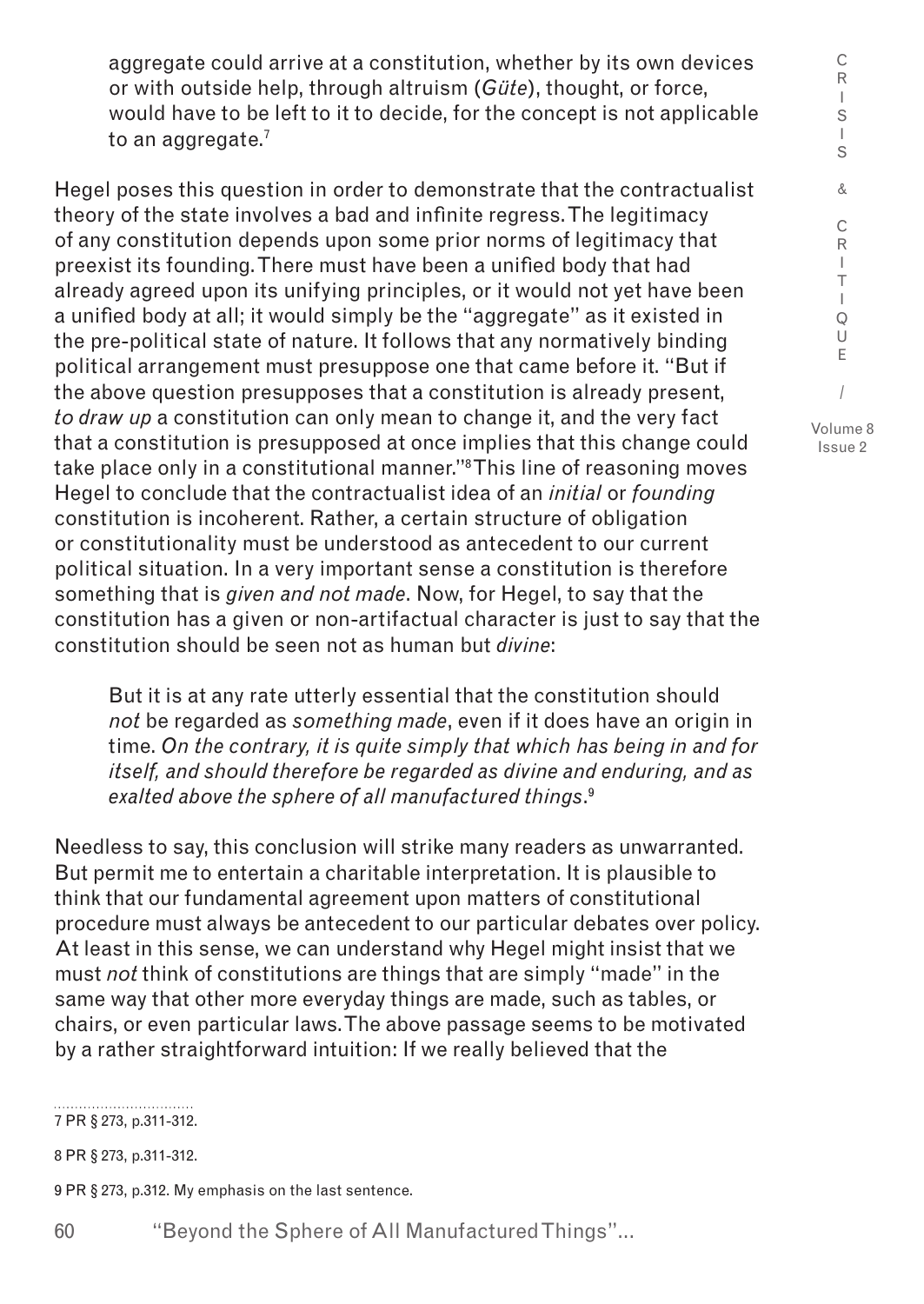constitution were a mere artifact in this rather banal sense of "making," we would always feel tempted at any moment in our political deliberations to declare the constitution null and void, and we would be plunged back into a pre-political state of nature where no rules would retain their validity. A state that could not inspire us with a more durable sense of obligation to its basic constitutional procedures could not be a state at all.

This intuition goes at least part of the way toward explaining what Hegel may have meant. Still, this explanation is not entirely satisfactory. When Hegel tells us that the state should be seen as divine and exhalted above the sphere of all manufactured things he has is mind a far deeper and more significant insight into the nature of constitutional agreement. He means to say that we must regard the constitution not as an accidental but essential feature of the state (unlike, say, a particular law that is made by an act of legislature). But no essential feature of the state can be understood as something that was brought into being through the will of particular individuals at a discrete moment in time. If the state truly is "the march of God in the world," then its essential features must be justified before the court of reason or spirit, and it cannot suffice to report facts about their empirical origin. Hegel's point, in other words, is that political philosophy must concern itself primarily with questions of rational validity and not with questions of mere genesis. This is why he appears to find it irrelevant that the constitution has its origins in time. Social contract theorists, he suggests, are looking at the state in the wrong way: they wish to ground its validity with reference to facts about its origin rather than exploring its intrinsically rational structure. It is in this sense that Hegel wants to say that constitutions are divine and should be exalted above the sphere of all manufactured things.

Hegel's claim is nonetheless puzzling and raises a number of questions. Before raising any further objections however, I wish to note that it contrasts rather sharply with what is known as the principle of "maker's knowledge." This principle asserts that because the human or political world was made by human beings, it follows that human beings can know it; or, more accurately, they can rediscover everything about it that they put there in the first place. In this respect the humanly-made world should be distinguished from the world of nature. The natural world, because it was made by God, can only be fully known by God alone. The human world was made by human beings, so we are the ones who can best understand its essential character. The maker's knowledge principle was given its canonical formulation by Giambattista Vico in his *La Scienza Nuova*, where he writes that

this civil world has certainly been made by men. Hence, these principles can be discovered, because they must be discovered, within the modifications of our own human mind. [...] The following must induce wonder in anyone who reflects upon it: all the

R I T  $\mathbf{I}$ Q U E /

C R  $\mathbf{I}$ S I S & C

Volume 8 Issue 2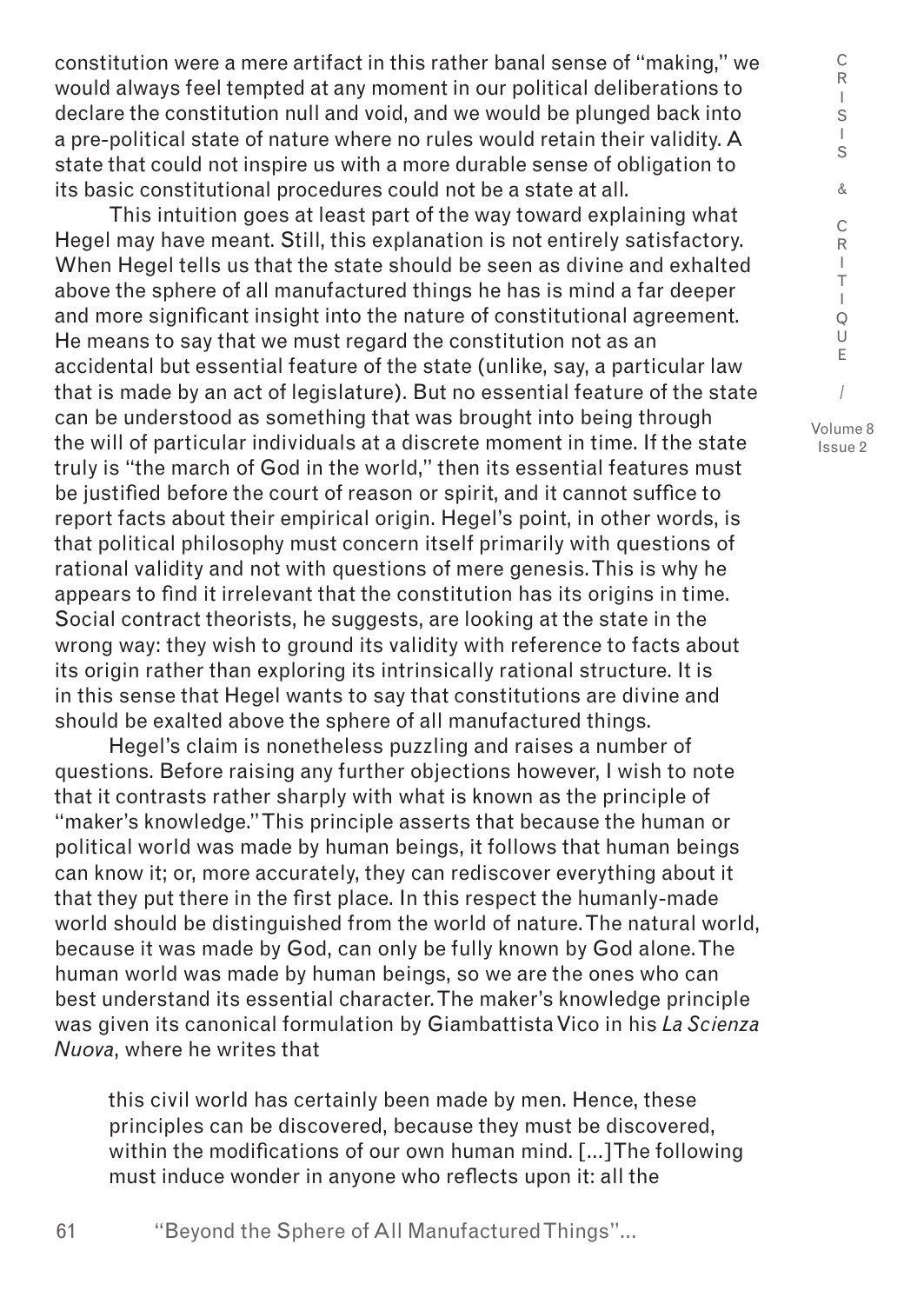philosophers have so studiously pursued science of the natural world (since God made it, only God has science of the natural world) and have given no care to meditating upon this world of nations—that is, the civil world—about which, since men have made it, men can pursue science.<sup>10</sup>

The theme of maker's knowledge as articulated by Vico suggests that political philosophy can proceed by means of an analogy: just as nature can be known by God because God made it, so too the human or "civil" world can be known by human beings because it was made by them. For Vico this analogy serves as the warrant for a "new science" that will investigate not the mysterious principles of nature but the far less mysterious principles that underwrite the cultural and political world. These principles are intelligible to the human mind because we were the ones who fashioned them.

In his remark that we should see the constitution as "exalted above the sphere of all manufactured things," Hegel does not mention Vico (whose name appears nowhere in the *Philosophy of Right*). Nor does he specify which philosopher in the social contract tradition he has in mind. But it seems plausible to understand the remark as a rejoinder to Thomas Hobbes, who endorses a standard version of the maker's knowledge principle in the famous opening lines of *Leviathan*:

NATURE (the art whereby God hath made and governs the world) is by the art of man, as in many other things, so in this also imitated, that it can make an artificial animal. For seeing life is but a motion of limbs, the beginning whereof is in some principal part within, why may we not say that all automata (engines that move themselves by springs and wheels as doth a watch) have an artificial life? For what is the heart, but a spring; and the nerves, but so many strings; and the joints, but so many wheels, giving motion to the whole body, such as was intended by the Artificer? Art goes yet further, imitating that rational and most excellent work of Nature, man. For by art is created that great LEVIATHAN called a COMMONWEALTH, or STATE (in Latin, CIVITAS), which is but an artificial man, though of greater stature and strength than the natural for whose protection and defense it was intended; and in which the sovereignty is an artificial soul, as giving life and motion to the whole body [...]

Hobbes anticipates Vico in drawing out an analogy between divine and human creation. Just as God has created nature, humanity has

"Beyond the Sphere of All Manufactured Things"...

I S & C R I T  $\mathbf{I}$ Q U E / Volume 8

C R I S

Issue 2

<sup>10</sup> Giambattista Vico, *The New Science*, Jason Taylor and Robert Miner, eds and trans. (New Haven: Yale University Press, 2020); quote from §331.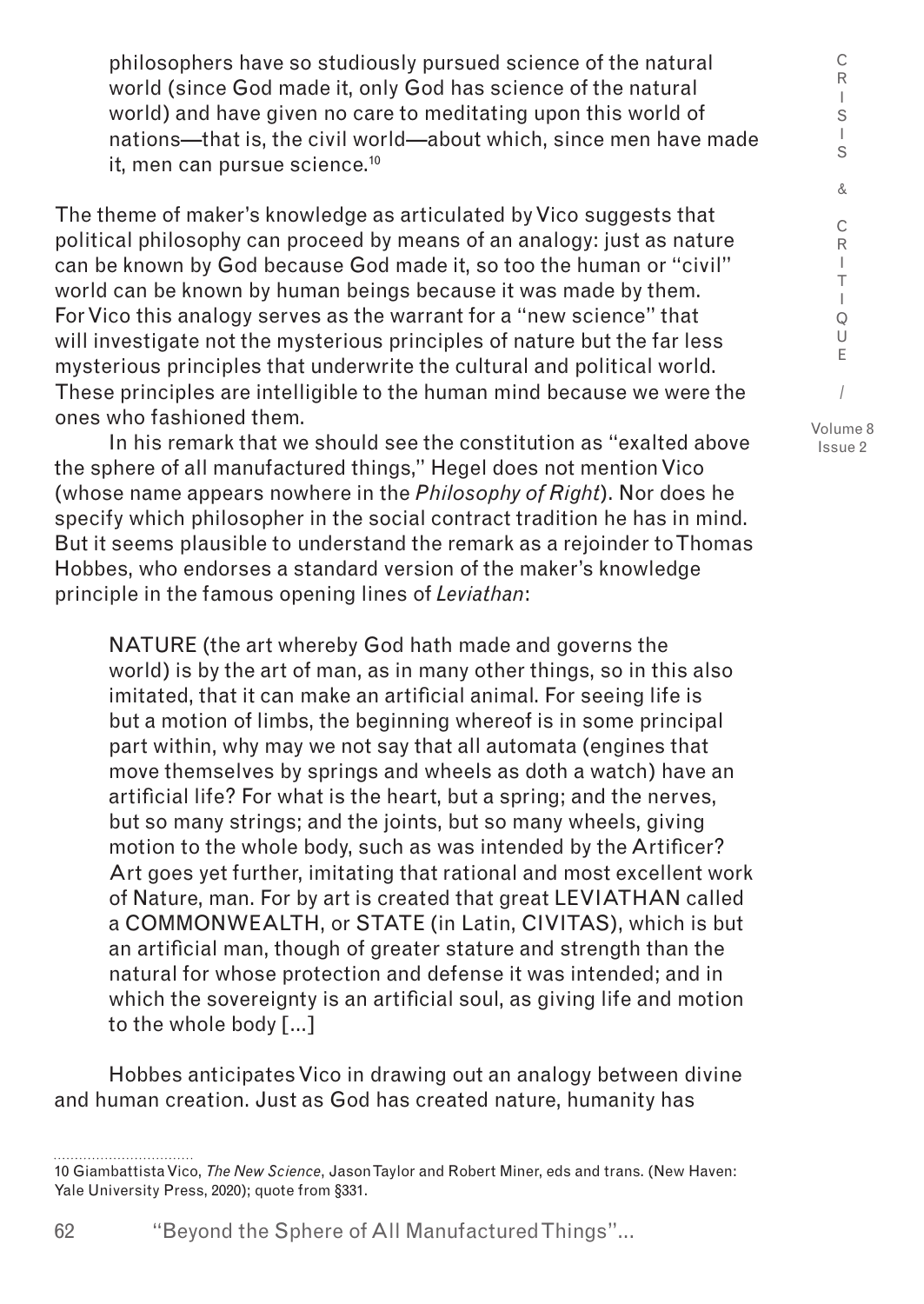likewise created the state as an "artificial man." Hobbes pursues this analogy as far as it can go.<sup>11</sup> He lists all of the various constituent parts of the state (magistrates, and so forth) which resemble the various natural organs of the human being as these were created by God. Among these organs are "the pacts and covenants, by which the parts of this body politic were at first made, set together, and united." Even the original covenant by which the state was founded is analogous to "that fiat, or the Let us make man, [that was] pronounced by God in the Creation."<sup>12</sup>

Although Hobbes was by no means the first theorist in the social contract tradition he nonetheless provides us with a helpful illustration of its basic themes. For the contractualist the state is *non-natural*, an artifact that is willed into being against the background of natural and non-artifactual conditions. Hobbes describes the state of nature as a condition that is wholly lacking in normative orientation. Incidentally, this is one of the major points of disagreement between Hobbes and Locke, who, unlike his predecessor, wants to insist that certain normative commitments are still binding in the state of nature. Unlike Locke, Hobbes is a thoroughgoing non-normativist about pre-political humanity: there are no rules for human conduct other than the rule of absolute self-preservation that inheres in the state of nature itself. In all other respects the state of nature is one that lacks all standards or measure: it even lacks a common standard of time. In the state of nature we are portrayed as purely atomistic and violent creatures who look upon one another as mere competitors for life and feel unconstrained by any further bonds of solidarity or obligation. Whether this state of nature ever actually obtained is irrelevant to Hobbes' argument. The state of nature is logically presupposed once one says that Leviathan is a purely human construction that grants us safety and moral obligation only by lifting us free of our pre-political existence. Hobbes therefore describes Leviathan as an "artificial man."

With this insight into the purely artificial character of the state, Hobbes joins Vico and a long line of thinkers who have endorsed the maker's knowledge principle. For Hobbes this principle has important implications for how he thinks about both the purposes and limits of sovereignty. In the state of nature human beings are overwhelmed with mortal fear for their lives; they therefore fashion Leviathan and surrender themselves to its absolute power for the purposes of their own security. Seen from one perspective, the authority of the state they have created is absolute. Seen from another perspective, however, the authority of the state is conditional upon its continuing to fulfill the basic purposes for which it was initially made. Insofar as citizens have created Leviathan

63

C R I T  $\mathbf{I}$ Q U E / Volume 8

Issue 2

C R I S I S &

<sup>11</sup> On Hobbes and maker's knowledge, see the superb discussion by Victoria Kahn "Hobbes and Maker's Knowledge" in her recent book, *The Trouble with Literature* (Oxford, 2020).

<sup>12 &</sup>quot;Introduction" in Hobbes, *Leviathan*, 9-10.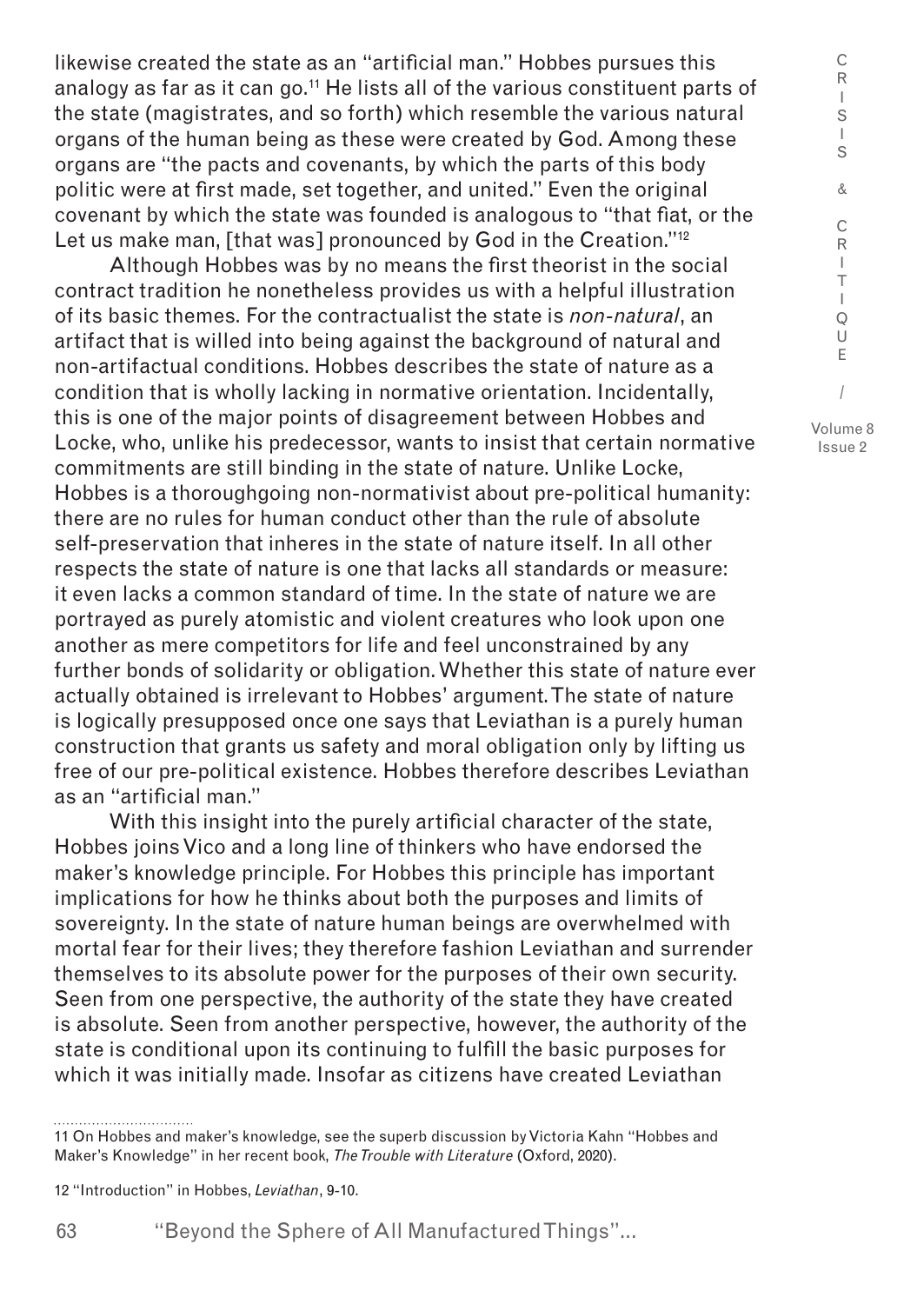only for their own protection, they can rescind the compact if Leviathan does not fulfill this essential requirement. Implicit in the principle of maker's knowledge, then, is the further principle that what humans have once made they can also remake or even *unmake*. And what is true of the state is true *a fortiori* of its constitution: since we are its authors, we also possess the capacity to re-write it. What seemed to be merely a principle of epistemology turns out to have some important implications for understanding both the nature and the limits of political obligation.

Hegel is a relentless critic of the social contract tradition, but he is no less critical of the maker's knowledge principle that underwrites that tradition. He cannot accept the view that any constitution could be simply brought into being against the background of merely natural conditions. He appeals instead to *spirit* as the prior and higher condition of normativity that must always precede and thereby make possible any particular political event. By spirit he means the rational and holistic principle that underwrites all our political arrangements. Spirit, however, is something deeper than human agency even though it works toward its self-actualization through human agency. Spirit is always prior to our self-created normative orders. This is the deeper reason why Hegel a) rejects as nonsensical the question of who might have *originally* drawn up a state constitution, and b) insists that citizens should regard the state constitution as divine and as beyond all manufactured things. But Hegel's conception of the state as non-artifactual or exceeding human powers leaves us with a serious question: What role remains to humanity in the making or unmaking of our political life?

To shed further light this question, I would like to turn to a social theorist who inherited a great many of his foundational philosophical insights from Hegel but strongly resisted Hegel's idea of the state as non-artifactual and divine. In the Introduction to the "Critique of Hegel's *Philosophy of Right*" (written in 1843 and published in 1944 in the Parisbased *Deutsche-Französische Jahrbücher*) Karl Marx wrote: "It is the immediate task of *philosophy* [...] to unmask human self-alienation in its *secular form* now that it has been unmasked in its *sacred form*. Thus the criticism of heaven is transformed into the criticism of earth, the *criticism of religion* into the *criticism of law*, and the *criticism of theology* into the *criticism of politics*."13 Composed at an early phase in his career when he had not yet liberated himself from the spell of the young-Hegelians, these lines provide us with a programmatic statement of what Marx considered the necessary path for modern philosophy after Feuerbach. The critique of religious consciousness and its dissolution into human consciousness that was Feuerbach's chief achievement (especially in *The Spirit of Christianity*) was a necessary but not sufficient condition for

64

S & C R I T I Q U E / Volume 8

Issue 2

C R I S I

<sup>13</sup> Karl Marx, "Introduction" to "Contribution to the Critique of Hegel's *Philosophy of Right*" in *The Marx-Engels Reader.* Robert C. Tucker, ed. (Norton): 53-65, quote from 54.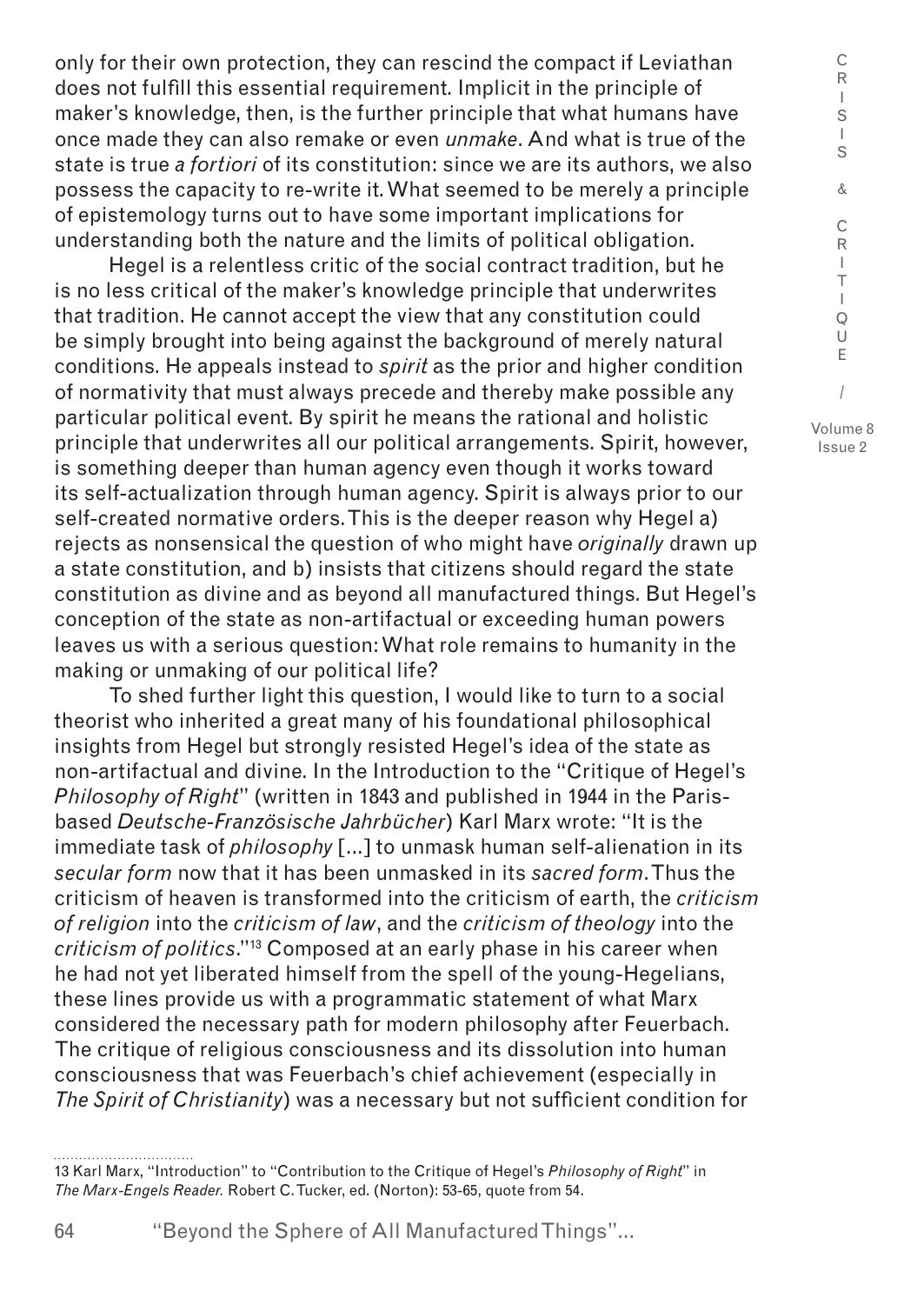the realization of human freedom. A further step was required: political institutions, Marx believed, were now to be unmasked as the alienated expression of material life. No elements in social reality would remain immune to philosophical criticism or political action and eventually "all the conditions of human life" would have to be reorganized under the aegis of social freedom. It could no longer be assumed that political institutions are "external to man"; it was necessary to see them as "*created by human society*."14

Marx never resolved his fundamental ambivalence regarding Hegel's philosophy. On the one hand, he embraced the dialectic as the key to social criticism; on the other hand, he rejected the conception of spirit that had furnished the metaphysical support for Hegel's system. In the preface to his *Contribution to the Critique of Political Economy* (1859) Marx recalls that in his earlier 1844 critique of Hegel's political philosophy he reached the conclusion that "legal relations as well as forms of state are to be grasped neither from themselves nor from the so-called general development of the human mind, but rather have their roots in the material conditions of life."15 Hegel, he grants, had been among the first philosophers to recognize the significance of these material conditions. In the *Philosophy of Right* they appear under the name of "civil society." But Hegel saw civil society as subordinate to the state, whereas Marx now assigns them the primary role in determining the state's essential character. *Pace* Hegel, our political arrangements are not grounded in spirit and they cannot be understood "from themselves." They express the wholly non-metaphysical and material conditions of society itself. In considering Hegel's contribution to political philosophy Marx reaches a twofold conclusion: on the one hand, he agrees with Hegel that the contractualist theory of the state is mistaken: the state is a thoroughly historical institution that has emerged gradually over time. Social contract theorists are guilty of "Robinsonades," stories that imagine our political and social world if it had been erected *ex nihilo* upon purely non-political foundations in a pure state of nature just as God once called into being the entirety of nature itself. On the other hand, in rejecting the illusion of a pre-political condition Marx strives for greater consistency. Unlike Hegel he refuses to see the state as something that is exalted above the humanly-made world. Marx therefore endorses the maker's knowledge principle even while he rejects the contractualist theory of the state.16 In Marx's philosophy "society" assumes the role that was played in Hegel's philosophy by "Geist." To say that political institutions are

14 Marx, "Introduction," 64, my emphasis.

15 Marx, "Preface" to *Contribution to the Critique of Political Economy* (1859), in Tucker, 4.

16 On the comparison between Vico and Marx regarding the principle of maker's knowledge, see Terence Ball, "Vico and Marx on 'Making' History" in his *Reappraising Political Theory: Revisionist Studies in the History of Political Thought* (Oxford)

C R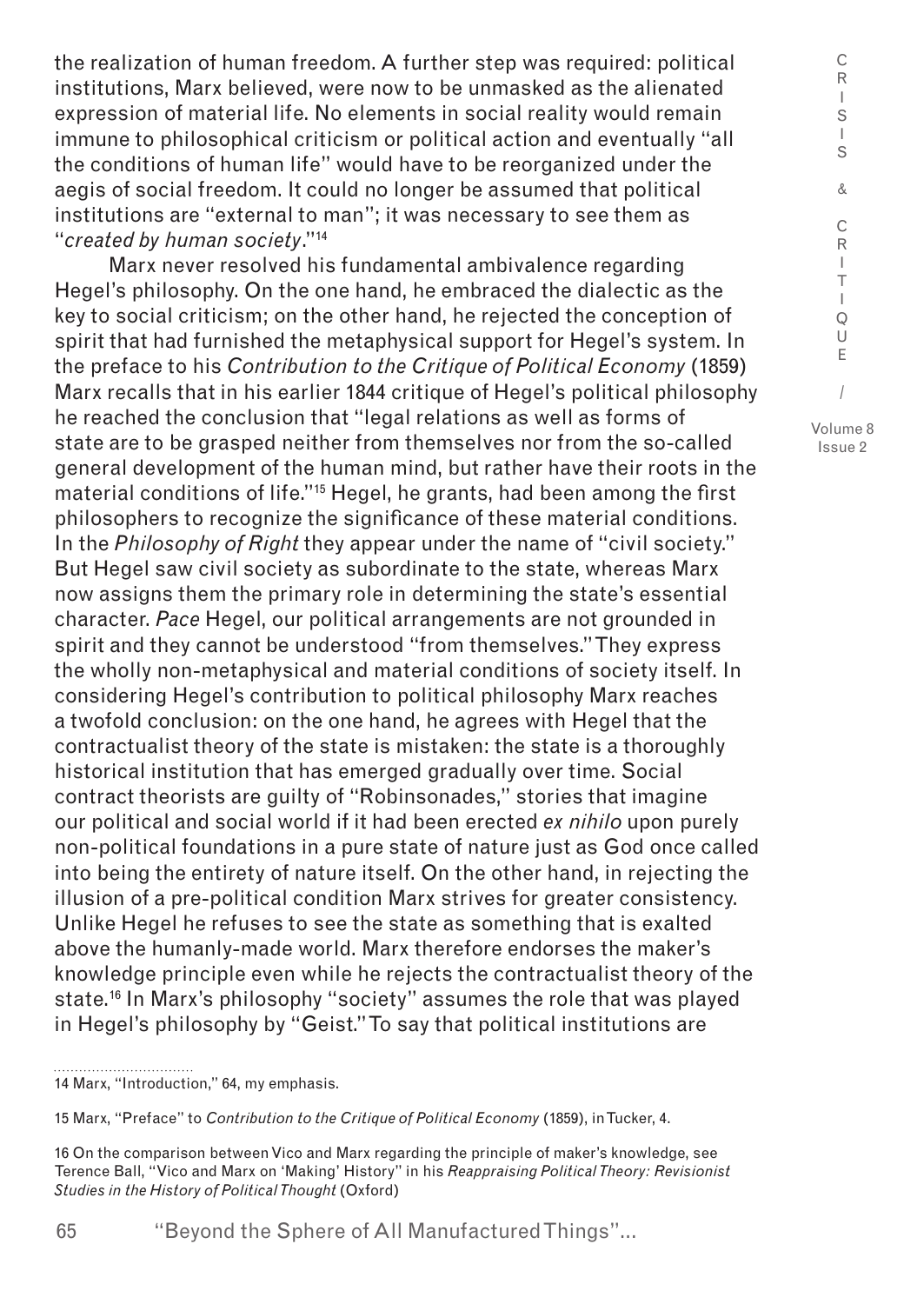"created by human society" is simply to say that *we have created them ourselves.*

From a Marxist perspective, Hegel's metaphysical derivation of the state as the highest embodiment of *Geist* must appear as yet another instance of alienation. Its chief effect is to obscure from us the fact that the state is not a divine but a worldly thing that is born from and reflects the conflictual interests of human beings. In characterizing the state as divine, Hegel masks these material interests and leaves us with the impression that the state enjoys a kind of metaphysical independence in relation to the material conditions from which it has sprung. But this makes the state into a fetish. In what is perhaps the best-known passage from *Capital*, Marx seeks to dispel this quasi-theological illusion: "In order, therefore, to find an analogy, we must have recourse to the mistenveloped regions of the religious world. In that world the productions of the human brain appear as independent beings endowed with life, and entering into relations with one another and the human race."17 Two hundred years since the publication of Hegel's *Philosophy of Right*, this critique retains its merit. No less than any other element of our social world, the state is a merely human artifact that is perennially made and remade according to our social interests. But these interests have never been as exalted or as universal as Hegel supposed. When the state is brought down from heaven to earth, the metaphysical claims of spirit are thereby unmasked; civil society displaces *Geist* as the key to political explanation, and the spectacle of endless warfare between states is robbed of its illusory majesty.

C R  $\mathbf{I}$ S I S & C R I T  $\mathbf{I}$ Q U E / Volume 8 Issue 2

<sup>17</sup> Marx, *Capital,* Volume One; quote from Tucker, ed. 321.